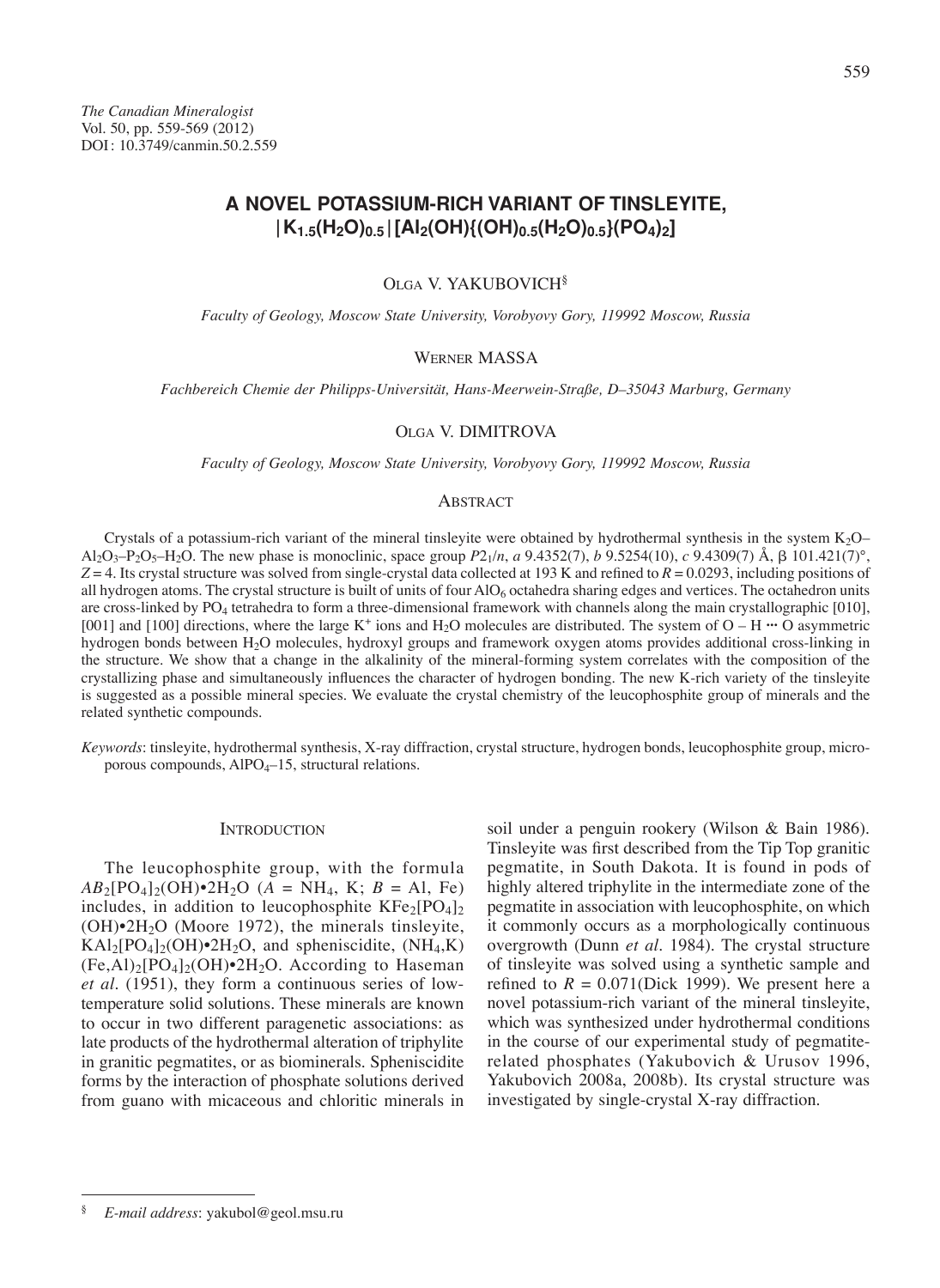#### Background Information

The first crystal-structure investigation of minerals of the leucophosphite group was done by Moore (1972); he studied leucophosphite from the Tip Top pegmatite. The structure was refined by Dick & Zeiske (1997), who used a synthetic crystal. They found hydrogen atom positions in leucophosphite  $KFe<sub>2</sub>[PO<sub>4</sub>]<sub>2</sub>(OH)<sup>•</sup>2H<sub>2</sub>O$ by Rietveld refinement based on powder neutronscattering data. Shi *et al.* (2008) published results of the crystal-structure investigation of a mixed Fe,V variant of leucophosphite  $K(FeV)[PO<sub>4</sub>]<sub>2</sub>(OH)<sup>•</sup>2H<sub>2</sub>O$ , synthesized hydrothermally at 453 K. Diffraction studies and magnetic characterization showed that Fe and V in equal proportions are disordered over the crystallographic sites. It has been determined that the inclusion of  $V^{3+}$  cations renders the compound ferromagnetic, whereas the original vanadium-free leucophosphite is antiferromagnetic.

The crystal structure of the NH4,Fe end member spheniscidite,  $(NH_4)Fe_2[PO_4]_2(OH)\cdot 2H_2O$ , was refined by Yakubovich & Dadashov (1992) using crystals grown from a hydrogel at 423 K. The positions of all hydrogen atoms were found and refined in an isotropic approximation. In 1994, the same structure was investigated by Cavellec *et al.* (1997). These authors showed that spheniscidite is an antiferromagnet built upon weakly ferrimagnetic ferric octamers. Threedimensional magnetic order of the octameric units occurs below 10 K owing to relatively weak antiferromagnetic or ferromagnetic couplings originating from superexchange interactions through the PO<sub>4</sub> tetrahedral units. One more structural study of this compound was performed by Choudhury & Natarajan (1999). They showed that the samples exhibit reversible dehydration and good absorption properties. Magnetic susceptibility measurements in the region of 15–300 K indicated strong three-dimensional antiferromagnetic behavior below  $T_N = 22$  K. Zhou *et al.* (2010) documented the crystal structure of a new "pseudopolymorph" in the spheniscidite family,  $NH_4Fe_2[PO_4]_2(OH)\cdot 2.5H_2O$ , exhibiting spontaneous magnetization below 25 K, with additional  $0.5 \text{ H}_2\text{O}$  molecules compared to the formula of the mineral group  $AB_2[PO_4]_2(OH)\cdot 2H_2O$ .

There are not many papers devoted to the structural investigation of tinsleyite, the third representative in the leucophosphite group. Its crystal structure was established and refined by Dick (1999). He used a synthetic crystal of composition  $\text{KAl}_2[\text{PO}_4]_2(\text{OH}) \cdot 2\text{H}_2\text{O}$ , obtained by the reaction of gibbsite with a potassium phosphate solution of  $pH = 7$  at 423 K. Two steps in the thermal loss of water, at 341 and 471 K were observed.

# Hydrothermal Synthesis OF  $K_{1.5}AL_2[PO_4]_2(OH)_{1.5}$ •H<sub>2</sub>O

The new phase, with the previously unreported composition  $K_{1.5}Al_2[PO_4]_2(OH)_{1.5} \cdot H_2O$ , was formed by hydrothermal synthesis in the system  $K_2O-Al_2O_3 P_2O_5$ –H<sub>2</sub>O in a PTFE-lined stainless steel autoclave at a temperature of 553 K and a pressure of 100 bars, over a period of 20 days. The new compound was synthesized from a mixture of 0.5 g  $KH_2PO_4$ , 0.5 g Al(OH)<sub>3</sub> and 15 mL of water. The pH of the solution after crystallization was close to 7. The reaction products were colorless crystals with a prismatic shape up to 0.5 mm long and a white powder. The crystals were washed with water, dried and subjected to an EDX electronmicroprobe study and to single-crystal X-ray diffraction. The amounts of K, P, Al and O in the samples were estimated by semiquantitative X-ray spectral analysis (JEOL JSM–6480LV, EDSINCA–Wave 500). The very small size of the crystal prevented getting a good sample surface necessary for a quantitative analysis. Nevertheless, the results of our X-ray-diffraction study in combination with the semiquantitative data on its composition leave no doubts about the additional K position in the crystal structure.

# X-Ray Crystallography and Crystal-Structure Refinement

The determination of unit-cell parameters and data collection were performed on an IPDS–II area detector system using Mo*K*a radiation (graphite monochromator). The intensities were corrected for Lorentz and polarization effects, and a numerical absorption correction using the measured size and shape of the crystal was applied. In Table 1, we report the crystallographic characteristics of the new variant of tinsleyite and the experimental conditions of data collection and refinement. All calculations were performed with the SHELX programs (Sheldrick 2008). Atomic scattering factors and anomalous dispersion corrections were taken from the International Tables for Crystallography (Prince 2004). The crystal structure was solved by direct methods in space group  $P2_1/n$  and refined using the  $F^2$ data to residuals  $wR_2 = 0.0736$  (for all 2250 reflections),  $R = 0.0293$  [for 1833 reflections with  $I > 2\sigma(I)$ ],  $S =$ 1.003, using anisotropic displacement parameters. A possible case of pseudomerohedral twinning due to metrics close to an orthorhombic B lattice could be ruled out by tentative twin-refinement.

The positions of five independent H atoms were obtained by difference-Fourier techniques. As the H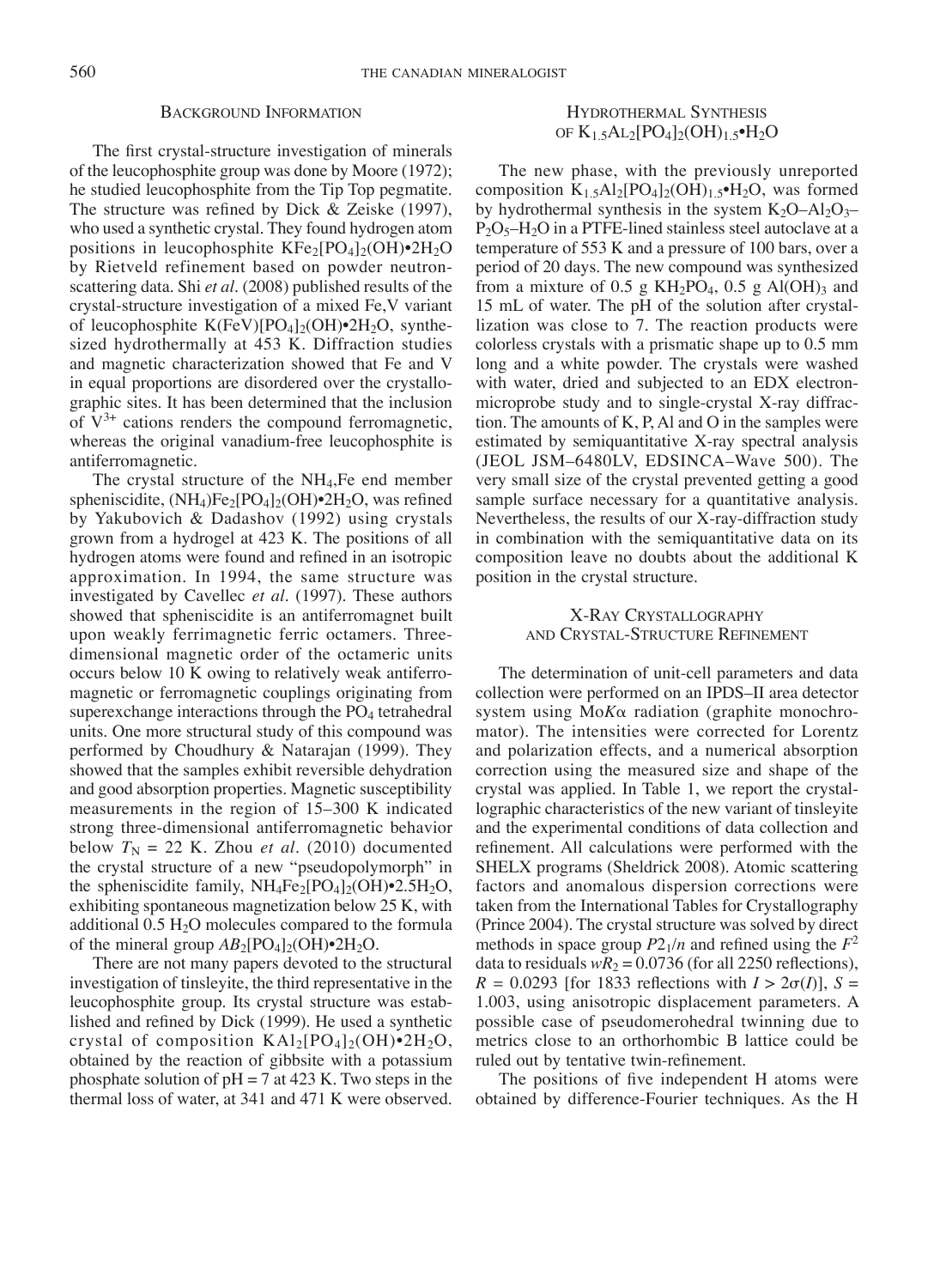TABLE 1. K-RICH VARIANT OF TINSLEYITE: CRYSTAL DATA AND DETAILS OF THE COLLECTION OF X-RAY-DIFFRACTION DATA AND STRUCTURE REFINEMENT

# \_\_\_\_\_\_\_\_\_\_\_\_\_\_\_\_\_\_\_\_\_\_\_\_\_\_\_\_\_\_\_\_\_\_\_\_\_\_\_\_\_\_\_\_\_\_\_\_\_\_\_\_\_\_\_\_\_\_\_\_ **Crystal data**

Absorption  $\mu$  [mm<sup>-1</sup>]  $\qquad \qquad$  1.539<br>Space group, Z  $P2_1/n$ , 4 Space group, Z Lattice constants<br> $a, b, c$  (Å)  $\beta$  (°)  $101.421(7)$ <br>  $V(A^3)$  830.81(12)  $V(\AA^3)$  830.81(12)<br> $D_{\text{min}}$  (q cm<sup>-3</sup>) 2.767  $D_{\text{calc}}$  (g cm<sup>-3</sup>)<br>Crystal size (mm)

Formula  $K_{1.5}Al_2[PO_4]_2(OH)_{1.5} \cdot H_2O$ <br>Absorption u [mm<sup>-1</sup>] 1.539 *a*, *b*, *c* (Å) 9.4352(7), 9.5254(10), 9.4309(7)  $β (°)$  101.421(7)  $0.10 \times 0.09 \times 0.08$ 

#### **Data collection**

Temperature (K)  $193(2)$ <br>Scanning mode: omega scans  $\omega = 0.200.4^{\circ}$ ,  $\delta \omega = 1.2^{\circ}$ , Scanning mode: omega scans

Measuring range max max in the max in the 29.999 max in the 20.999 max in the 20.999 max in the 20.999 max in the 20.999 max in the 20.999 max in the 20.999 max in the 20.999 max in the 20.999 max in the 20.999 max in the Reflections (total) 8523<br>R... 8608  $R_{\text{int}}$  0.068 *Rs* 0.047

#### **Refinement**

| Reflections unique                      | 2250           |
|-----------------------------------------|----------------|
| Reflections observed $[1 > 2\sigma(1)]$ | 1833           |
| Parameters                              | 170            |
| Absorption correction                   | numerical      |
| $T_{\text{max}}$ , $T_{\text{min}}$     | 0.919, 0.885   |
| Residuals                               |                |
| R (observed reflections)                | 0.0293         |
| $R$ , $wR$ , (all reflections)          | 0.0392, 0.0736 |
| Goodness of fit S                       | 1.004          |
| δρ (max)/(min) (e/Å <sup>3</sup> )      | $0.494/-0.504$ |
|                                         |                |

Diffractometer IPDS-II area detector system (Stoe)<br>
Radiation **IPDS-II area detector system (Stoe)** Mo*K*α, graphite monochromator<br>193(2) 6 min/rec<br>max θ = 29.99°

| 2250           |  |
|----------------|--|
| 1833           |  |
| 170            |  |
| numerical      |  |
| 0.919, 0.885   |  |
|                |  |
| 0.0293         |  |
| 0.0392, 0.0736 |  |
| 1.004          |  |
| 0.10110E04     |  |

positions are crucial for the assignment of O, OH and H2O, they were refined with free isotropic displacement parameters, common by groups. The O – H bond lengths were fixed by hard restraints to an empirical value of 0.800(1) Å in order to obtain comparable H-bond geometries, not affected by arbitrary scatter of refined O–H bond lengths.

According to these localized hydrogen atoms, O9 forms an OH group bridging three Al atoms. At O10, two atoms of H could be located, but one of them (H3) has to be half-occupied because of interference with its equivalent, generated by a symmetry center (1/2,0,1/2). Thus O10 forms with 50% probability an OH group or a H2O molecule. In this way, a charge-balanced formula is achieved. The size of the displacement ellipsoid of O10, which is quite normal, shows that the difference in Al–OH and Al–OH2 bond lengths is too small for a refinement of split positions. Atom O11 proved to be a half-occupied  $H<sub>2</sub>O$  molecule coordinated to both independent K ions. Both hydrogen atoms could be located in a difference-Fourier map. Free refinement of the occupancy factor resulted in 0.530(9). This parameter was fixed in the final cycles of refinement to the idealized value of 1/2 according to a disorder model including the potassium atom K2, as discussed below. No experimental indication of superstructure reflections has been observed; thus we consider the vacancies at O11 sites and the assignment of OH or  $H<sub>2</sub>O$  at O10 as statistically distributed in the structure.



Fig. 1. The main structural elements of the K-rich variant of tinsleyite. Displacement ellipsoids are drawn at the 50% probability level.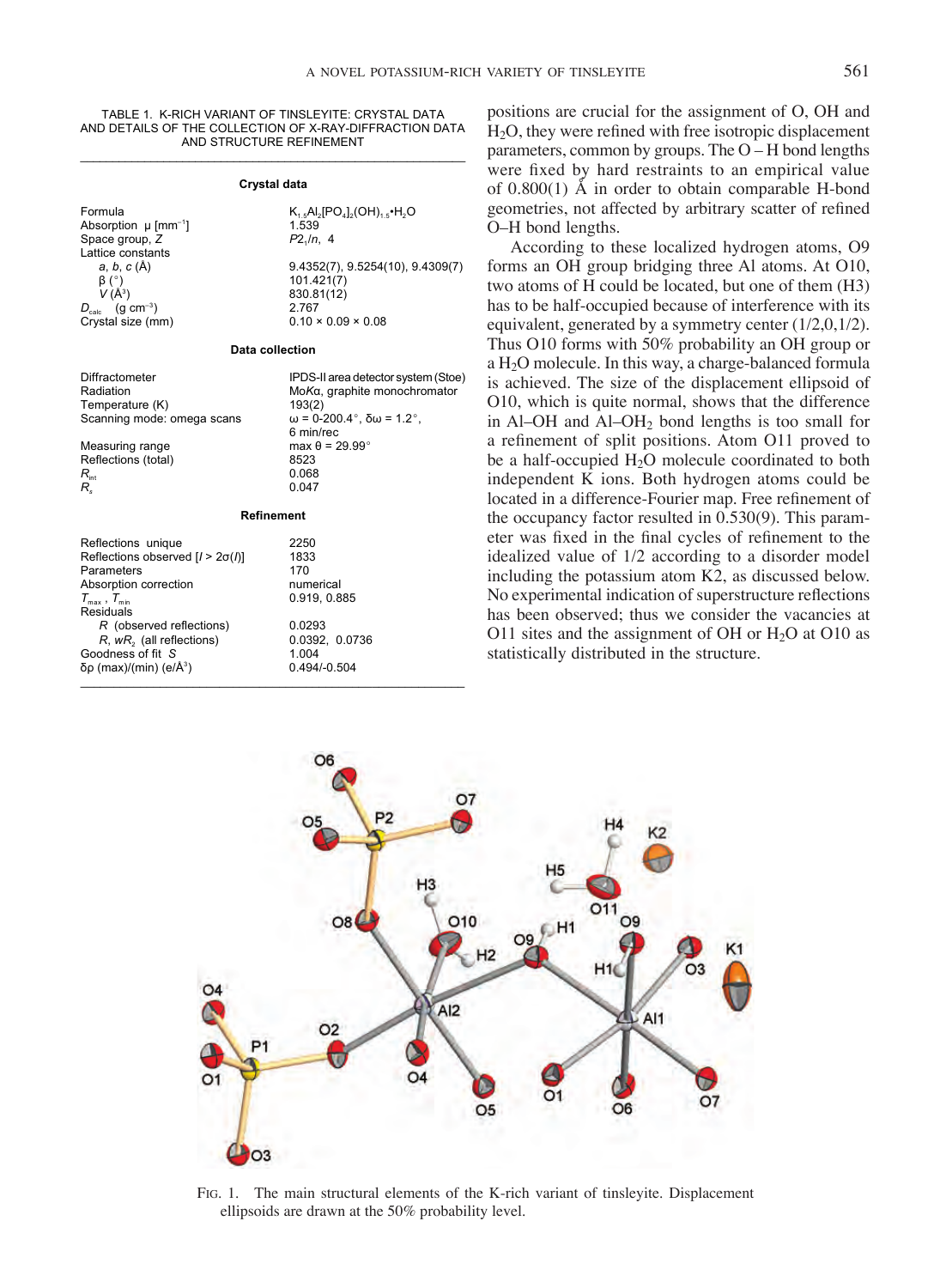Table 2 presents the final results of the atom positions and equivalent isotropic displacement parameters. The choices of the asymmetric unit and atom labels are taken to be as close as possible to that of tinsleyite (Dick 1999). Characteristic distances and angles are given in Table 3, geometric characteristics of hydrogen bonds in Table 4. A bond-valence calculation (Table 5) has been performed using the algorithm and parameters given by Brown & Altermatt (1985). Valence contributions of the H atoms were estimated from the O–O distances

TABLE 2. K-RICH VARIANT OF TINSLEYITE: ATOM COORDINATES AND EQUIVALENT ISOTROPIC DISPLACEMENT PARAMETERS \_\_\_\_\_\_\_\_\_\_\_\_\_\_\_\_\_\_\_\_\_\_\_\_\_\_\_\_\_\_\_\_\_\_\_\_\_\_\_\_\_\_\_\_\_\_\_\_\_\_\_\_\_\_\_\_\_\_\_

| Atom            | xla         | y/b         | Z/c            | $U_{\scriptscriptstyle{\text{an}}}$ |
|-----------------|-------------|-------------|----------------|-------------------------------------|
| AI1             | 0.59812(6)  | 0.21233(6)  | 0.32170(7)     | 0.01431(14)                         |
| AI2             | 0.39343(6)  | 0.54272(5)  | 0.37218(7)     | 0.01362(14)                         |
| P <sub>1</sub>  | 0.79323(5)  | 0.01448(5)  | 0.15419(6)     | 0.01374(12)                         |
| P <sub>2</sub>  | 0.79228(5)  | 0.19176(4)  | 0.63950(6)     | 0.01323(12)                         |
| K <sub>1</sub>  | 0.51717(6)  | 0.15105(6)  | 0.85742(9)     | 0.04225(18)                         |
| K <sub>2</sub>  | 0.0         | 0.0         | 0.5            | 0.0626(4)                           |
| O1              | 0.94184(14) | 0.08387(14) | 0.20914(17)    | 0.0163(3)                           |
| O <sub>2</sub>  | 0.67123(15) | 0.09581(14) | 0.19799(18)    | 0.0182(3)                           |
| O <sub>3</sub>  | 0.76075(14) | 0.00533(14) | $-0.01157(16)$ | 0.0166(3)                           |
| O <sub>4</sub>  | 0.70465(15) | 0.36666(13) | 0.28015(17)    | 0.0172(3)                           |
| O <sub>5</sub>  | 0.94750(15) | 0.24627(14) | 0.66752(17)    | 0.0173(3)                           |
| O <sub>6</sub>  | 0.78896(15) | 0.04882(13) | 0.71448(17)    | 0.0166(3)                           |
| O7              | 0.69021(15) | 0.29077(13) | 0.69719(17)    | 0.0166(3)                           |
| O <sub>8</sub>  | 0.74451(15) | 0.16809(14) | 0.47788(17)    | 0.0173(3)                           |
| O <sub>9</sub>  | 0.49908(15) | 0.36676(14) | 0.44906(17)    | 0.0161(3)                           |
| H <sub>1</sub>  | 0.448(3)    | 0.314(3)    | 0.482(4)       | $0.039(9)$ *                        |
| O <sub>10</sub> | 0.48311(17) | 0.07691(16) | 0.3896(2)      | 0.0245(3)                           |
| H <sub>2</sub>  | 0.4046(19)  | 0.054(4)    | 0.347(4)       | $0.064(11)^*$                       |
| $H3**$          | 0.508(9)    | 0.033(9)    | 0.463(6)       | $0.064(11)^*$                       |
| $011**$         | 0.2415(5)   | 0.1755(4)   | 0.5107(5)      | 0.0389(10)                          |
| $H4**$          | 0.235(7)    | 0.162(6)    | 0.593(2)       | $0.028(11)^*$                       |
| $H5**$          | 0.317(3)    | 0.139(6)    | 0.506(7)       | 0.028(11)                           |

\*\* Isotropic displacement parameters. \*\* Occupancy factor 0.5

following equations of Brown (1976) [the relationship between O–O distance and H–O (acceptor) bond valence is calculated from the O–H curve of Brown & Shannon (1973)]. Data from Table 5 clearly confirm the assignment of OH and  $H<sub>2</sub>O$  ligands. A table of structure factors and a cif file are available from the Depository of Unpublished Data on the MAC website [document Tinsleyite variant CM50\_559].

# The Crystal Structure of the Potassium-Rich Variant of Tinsleyite

The main structural elements of the title compound are shown in Figure 1. The  $Al^{3+}$  ions in two different positions are surrounded by O atoms, forming octahedra. The Al2 polyhedra have five close Al2–O distances that vary from  $1.841(2)$  to  $1.878(2)$  Å, and one longer distance, 2.219 (2) Å. The distortion of the Al1 octahedra is different: there are four distances lying in the interval  $1.834(2)$ –1.905(2) Å and two longer distances, 1.984(2) and 2.011(2) Å (Table 3). The longest Al–O bonds for both Al atoms are to oxygen atoms of the hydroxyl groups O9–H1, which form a common edge of both octahedra. The pattern of distortion of the Al polyhedra is consistent with the bond-valence calculation (Table 5) and correlates with the distribution of hydrogen bonds (Tables 3, 4). The asymmetric unit of the structure includes two P sites in tetrahedral coordination. In the P1 tetrahedron, there is one short P1–O2 bond length of  $1.511(1)$  Å and three similar bonds of about 1.54 Å. On the contrary, three close P2–O distances of about 1.52 Å and a longer one of 1.537(1) Å characterize the P2 polyhedron. Atoms K1 and K2 have K–O distances ranging from 2.759(2) to 3.295(2) Å for K1, and from 2.805(2) to 3.210(2) Å for the more regular centrosymmetric K2 polyhedron

|         | Al1 octahedron                                                        |                                                                      | Al <sub>2</sub> octahedron |                                                                                   | P1 tetrahedron                                                       |        |                                  |                                              | P <sub>2</sub> tetrahedron                                            |                                  |                                                                                               |
|---------|-----------------------------------------------------------------------|----------------------------------------------------------------------|----------------------------|-----------------------------------------------------------------------------------|----------------------------------------------------------------------|--------|----------------------------------|----------------------------------------------|-----------------------------------------------------------------------|----------------------------------|-----------------------------------------------------------------------------------------------|
| $AI1 -$ | O1<br>O <sub>3</sub><br>O <sub>6</sub><br>O7<br>O <sub>9</sub><br>O9' | 1.905(2)<br>1.877(2)<br>1.834(2)<br>1.834(1)<br>1.984(2)<br>2.011(2) | $Al2 -$                    | O <sub>2</sub><br>O4<br>O <sub>5</sub><br>O8<br>O <sub>9</sub><br>O <sub>10</sub> | 1.841(2)<br>1.866(1)<br>1.863(2)<br>1.857(2)<br>2.219(2)<br>1.878(2) | $P1 -$ | O1<br>O2<br>O3<br>O <sub>4</sub> | 1.544(1)<br>1.511(1)<br>1.535(2)<br>1.537(1) | $P2 -$                                                                | O5<br>O6<br>O7<br>O <sub>8</sub> | 1.527(1)<br>1.537(1)<br>1.523(1)<br>1.518(2)                                                  |
|         |                                                                       |                                                                      | K1 polyhedron              |                                                                                   |                                                                      |        |                                  |                                              |                                                                       |                                  | K2 polyhedron                                                                                 |
| $K1 -$  | O1<br>O <sub>2</sub><br>O2'<br>O <sub>3</sub><br>O <sub>4</sub>       | 2.906(2)<br>2.932(2)<br>3.295(2)<br>2.759(2)<br>2.899(2)             | $K1 -$                     | O5<br>O6<br>O7<br>O <sub>10</sub><br>O <sub>11</sub>                              | 3.272(2)<br>3.273(2)<br>2.774(2)<br>3.185(2)<br>2.844(4)             |        |                                  | $K2 -$                                       | O1<br>O4<br>O5<br>O <sub>6</sub><br>O <sub>8</sub><br>O <sub>11</sub> |                                  | $2.805(2)$ ×2<br>$3.210(2)$ ×2<br>$2.925(2)$ ×2<br>$3.141(2)$ ×2<br>$2.867(1)$ ×2<br>2.811(5) |

TABLE 3. K-RICH VARIANT OF TINSLEYITE: INTERATOMIC DISTANCES (Å) \_\_\_\_\_\_\_\_\_\_\_\_\_\_\_\_\_\_\_\_\_\_\_\_\_\_\_\_\_\_\_\_\_\_\_\_\_\_\_\_\_\_\_\_\_\_\_\_\_\_\_\_\_\_\_\_\_\_\_\_\_\_\_\_\_\_\_\_\_\_\_\_\_\_\_\_\_\_\_\_\_\_\_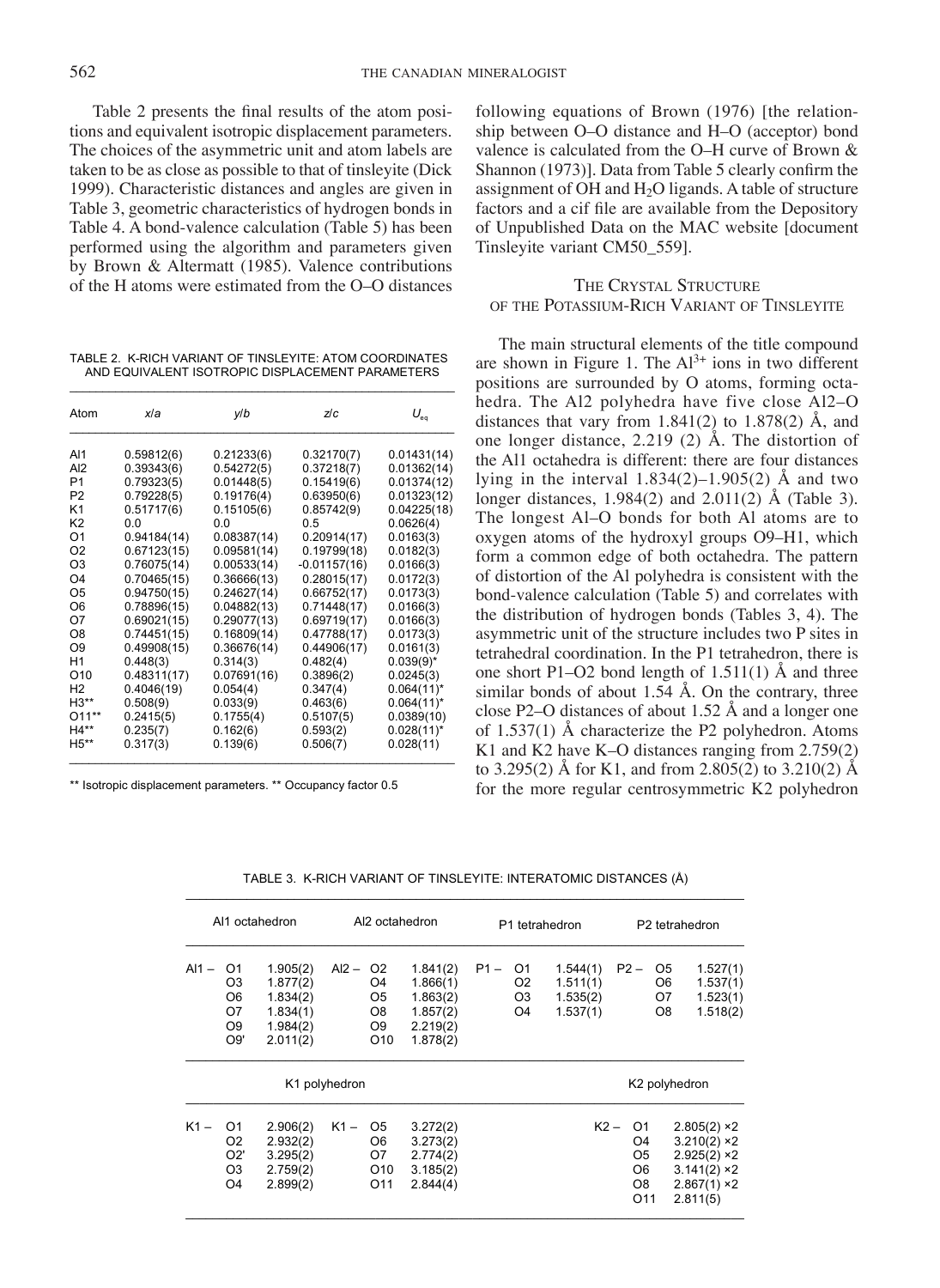(Fig. 2). Half occupancy of the O11 position causes different coordination numbers of  $K^+$  ions in the real structure. Thus, the coordination number of K1 may vary from nine to ten, whereas the coordination number of K2 is eleven with disordered O11 (see below).

The remarkable feature of this structure type is the occurrence of tetrameric units of four  $AIO<sub>6</sub>$  octahedra (Fig. 3). These centrosymmetric tetramers are built from two Al1 octahedra sharing an edge and two additional Al2 octahedra attached by corner sharing at each side of this common edge. The octahedral units are cross-linked by PO4 tetrahedra to form a three-dimensional framework with channels along the main crystallographic [010], [001] and [100] directions, where the large  $K^+$ ions and additional  $H<sub>2</sub>O$  molecules are distributed (Figs. 3, 4). Compared with the crystal structure of tinsleyite, a second K position (K2) has been found in the present structure. It is on a 2*a* Wyckoff position at a symmetry center, at the center of the open channels parallel to the **b** axis of the unit cell (Fig. 2).

Compared to the mineral tinsleyite, the new variant differs not only in the quantity of  $K^+$  cations in the framework channels, but also in the amount of  $H_2O$  and in the way it is distributed in the structure. The microporous character of the mixed anionic  $AlO_4$ – $PO_4$  framework seems to allow a limited number of interstitial atoms or molecules filling an extra framework space. Thus in the tinsleyite structure  $|K(H_2O)|$   $[A]<sub>2</sub>(OH)$  $(H_2O)(PO_4)_2$  ( $Z = 4$ ), there are one independent K<sup>+</sup> ion and one  $H_2O$  molecule per formula unit in the channels, whereas an additional special 2*a* Wyckoff position is occupied by the  $K^+$  ion  $(K2)$  in the title compound. In the refinement, its displacement parameter became strongly anisotropic with elongation in the direction of the  $H_2O-K2-OH_2$  axis formed by  $H_2O$  molecule O11 and its symmetry-equivalent (Fig. 2). Refinement of the site-occupancy factor of O11 resulted in a value of  $0.530(9)$ . The K2–O11 distance, 2.811 Å, is the shortest K–O distances in the structure. Thus, we suppose that K2 is statistically displaced from the center of symmetry, away from O11. Atom O11 is half occupied, therefore, and this  $K-OH<sub>2</sub>$  unit is disordered over the symmetry center. We tried to refine the above disordered model, but the splitting of K was too small to achieve meaningful results. The structural formula of the new

TABLE 4. K-RICH VARIANT OF TINSLEYITE: HYDROGEN-BOND GEOMETRY (Å, °)

| D – H | $H \cdots A$ | $D \cdots A$       | $/D - H - A$         |
|-------|--------------|--------------------|----------------------|
| 0.80  | 2.41(1)      | 3.182(5)           | 162(3)               |
| 0.80  | 1.73(2)      | 2.514(3)           | 163(4)<br>165(9)     |
| 0.80  | 1.864(7)     | 2.662(4)           | 175(6)<br>152(6)     |
|       | 0.80<br>0.80 | 2.05(1)<br>2.17(3) | 2.827(2)<br>2.901(4) |

phase is thus  $|K_{1,5}(H_2O)_{0,5}|$   $[A_2(OH)\{(OH)_{0,5}(H_2O)_{0,5}\}$  $(PO_4)_2$   $(Z = 4)$ . It seems very important to note that the vacancies in the  $H_2O$  position depends on the K ion occurring in (or near) the special position 2*a*. It suggests that the capacity of the minerals of the leucophosphite group to accommodate the  $K^+$  (or  $NH_4^+$  ions) is coupled with the  $H<sub>2</sub>O$  content in the framework interstices, which is, thus, variable.

The localization and refinement of the hydrogen atoms have allowed the implementation of a rigorous interpretation of the peculiarities of the hydrogen bonds in this structure (Table 4: note that the H**...**Acceptor(A) distances and O–H**...**A angles refer to unified X-ray positions of H atoms). With O**...**O distances between  $2.514(3)$  and  $3.182(5)$  Å, they are classed as strong to weak. The system of O–H**...**O asymmetric hydrogen bonds between H2O molecules, hydroxyl groups and framework oxygen atoms provides additional crosslinking in the structure (Fig. 5). Each tetrameric octahedral unit is connected by six neighboring tetramers in this way, thus strengthening the crystal structure. The hydroxyl group O9–H1 bridging three Al atoms plays the role of a donor providing hydrogen bonding to the  $H<sub>2</sub>O$  molecule O11. This  $H<sub>2</sub>O$  molecule participates in the coordination of both K polyhedra and also acts as a donor of two hydrogen bonds: one with an oxygen atom of the framework (O4), and another with an oxygen vertex of the Al1 octahedron O10 that forms with 50% probability an OH group or a  $H<sub>2</sub>O$  molecule. Atom O10 is involved as a donor in the hydrogen bonding with a framework atom O6, and also plays both the roles of donor and of acceptor of the disordered O10–H3 **...** O10' hydrogen bond. According to our results, hydroxyl groups substitute one half of  $H_2O$  molecules in the O10 vertices of Al2 octahedra to achieve a charge-balanced formula. The bond-valence calculation (Table 5) shows that the bond strengths on oxygen atoms O10  $[(OH)_{0.5}(H_2O)_{0.5}]$  are nearly equal to 2. It means that significant changes in the H atom content would infringe on the structure's stability. Consequently, we may assume that a change in the alkalinity of the mineral forming system correlates with the composition of the crystallizing phase and simultaneously influences the character of hydrogen bonding. The new K-rich variant of the tinsleyite has not been found in nature, but we suggest a possibility of its future discovery as a mineral species.

The crystal structure of one more synthetic compound  $K_{1.5}[Al_2P_2O_{8.5}(OH)_{0.5}(H_2O)] \cdot xH_2O$  that belongs to the same group, has similar unit-cell parameters and the same space-group type, was published by Devi & Vidyasagar (1999). The authors did not locate the position of the hydrogen atoms, and achieved a charge-balanced formula for the compound by making the following assumptions: the two vertices forming the shared edge of  $AIO<sub>6</sub>$  octahedra are statistically populated by an O atom or by an OH group. One unshared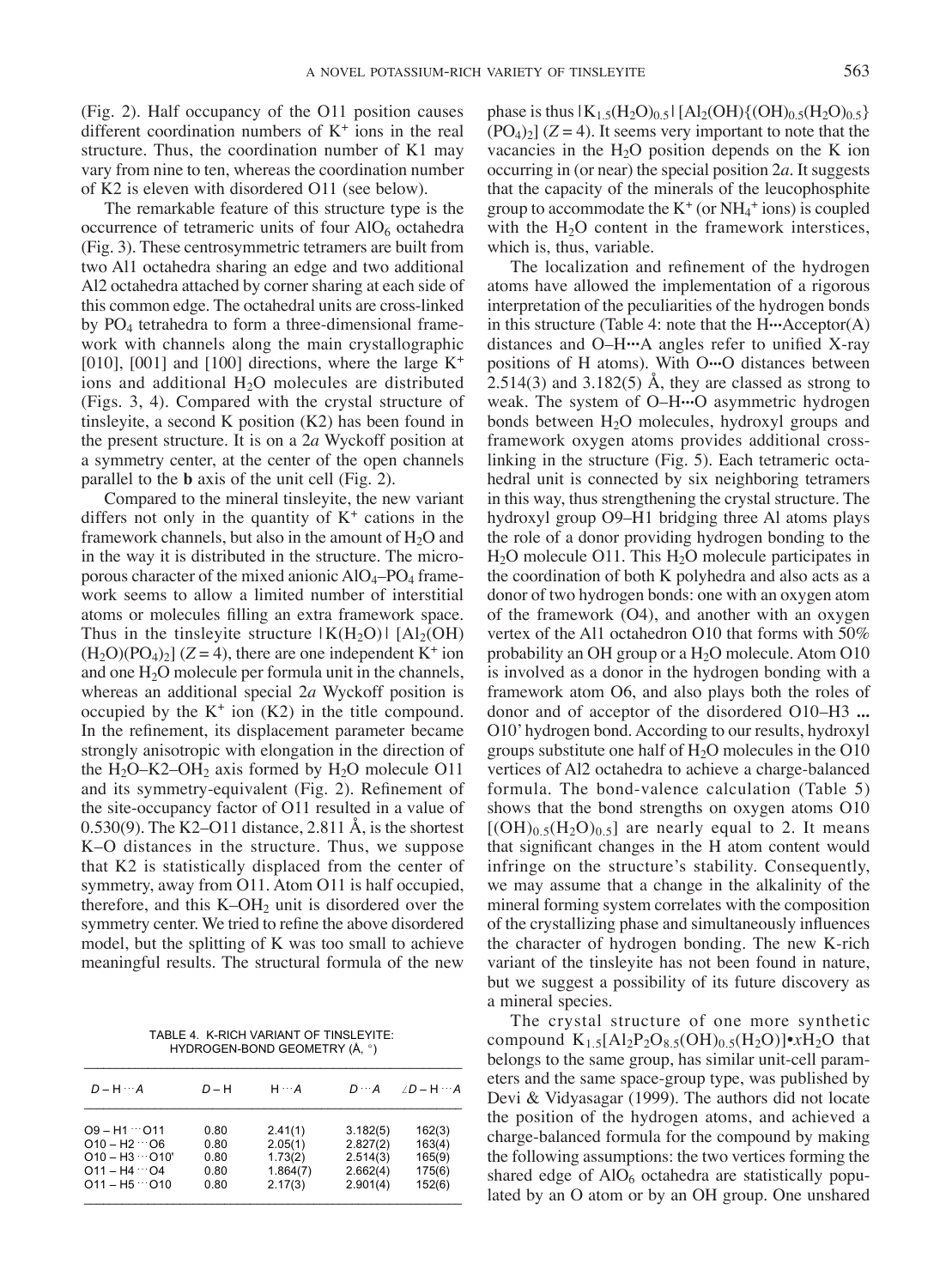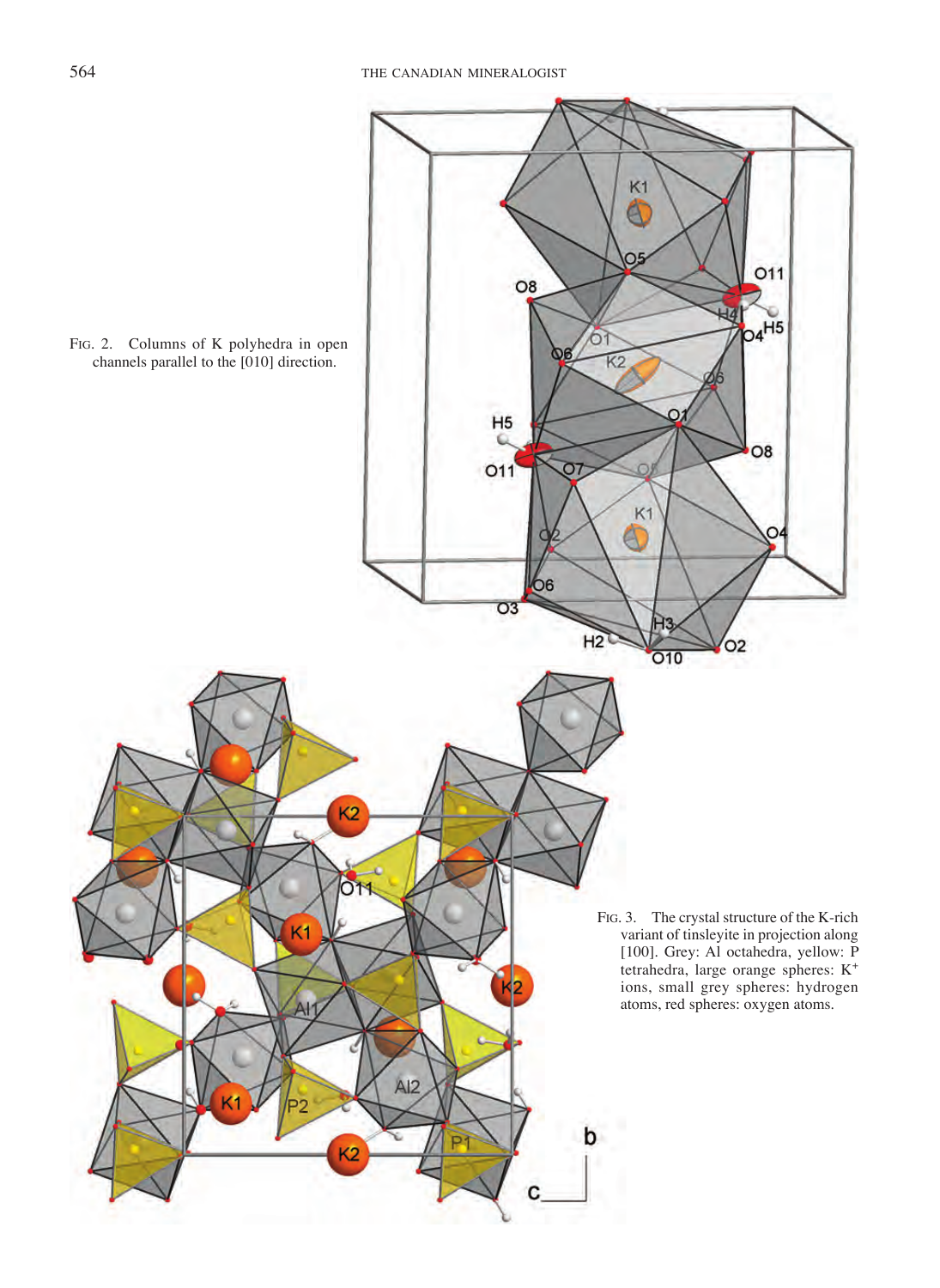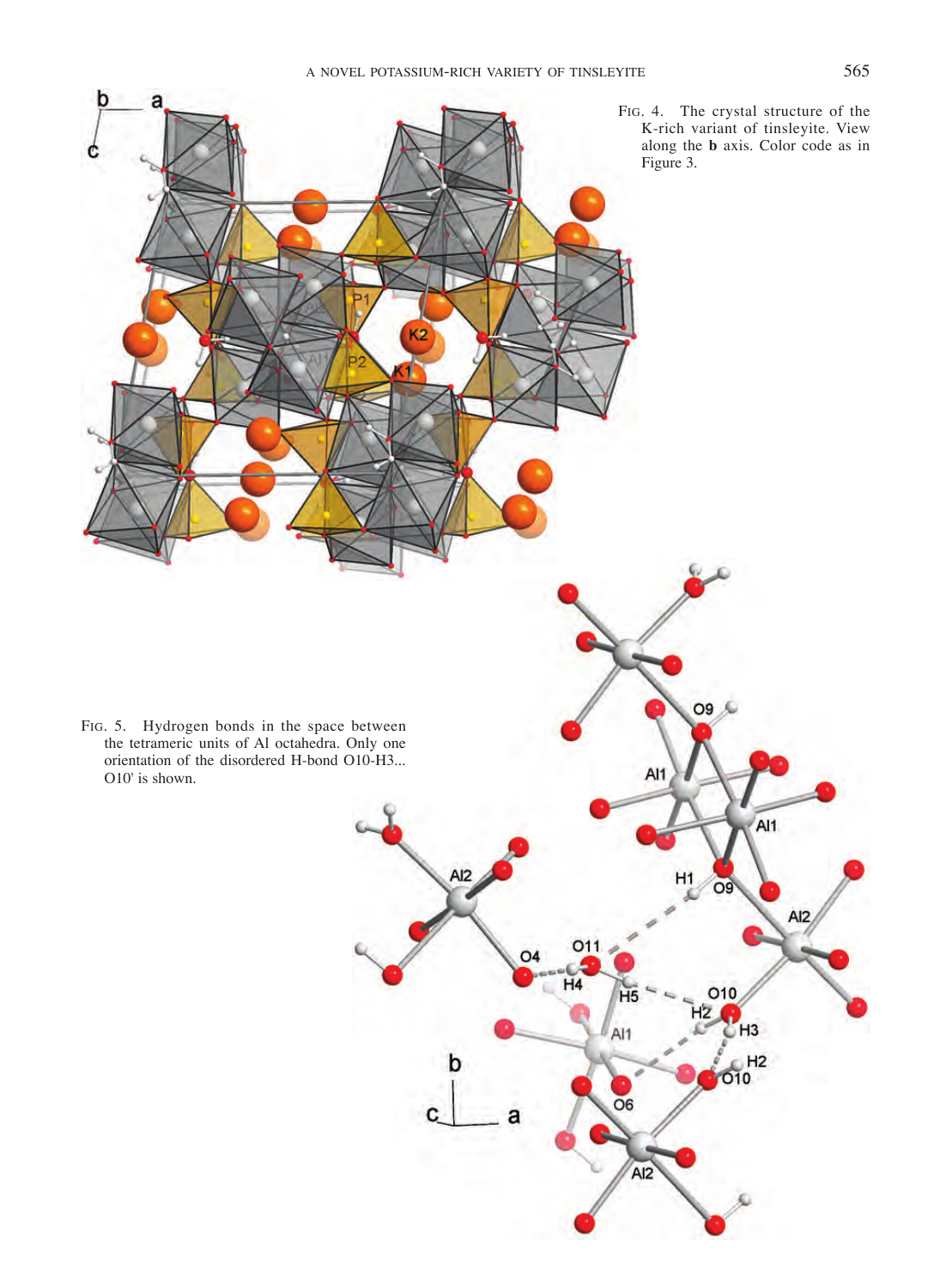apical corner of the second symmetrically different  $AlO<sub>6</sub>$  octahedron is occupied by an  $H<sub>2</sub>O$  molecule. They also considered the extra framework O atoms as "water of crystallization" (*x*H<sub>2</sub>O in the formula) in less than an ideal content of one. If the crystal-chemical formulae of both K-rich phases are written in the same way, they can be easily compared. Thus, the crystal structures of our tinsleyite variant,  $|K_{1.5}(H_2O)_{0.5}|$  [Al<sub>2</sub>  $(OH){(OH)_{0.5}(H_2O)_{0.5}}(PO_4)_2$  and that of Devi & Vidyasagar (1999),  $|K_{1.5}(H_2O)_x|$   $|Al_{2}$ {(OH)<sub>0.5</sub>O<sub>0.5</sub>}  $(H_2O)(PO_4)_2$ ] differ in the distribution of oxide, hydroxide ions and  $H_2O$  molecules on the vertices of the Al octahedra. We presume that these authors had the same potassium-rich variant of tinsleyite on hand, but could not write a correct formula for the crystal studied without finding and refining the positions of hydrogen atoms. Our introduction of the refined H atoms into the structure gives reasonable values of the bond-valence sums for all oxygen atoms under discussion (Table 5).

## Crystal Chemistry of Related Compounds

The title compound presents one more phase in the structural group of  $AIPO<sub>4</sub>-15$ , with a threedimensional anionic framework built from blocks of four Al octahedra and four P tetrahedra. The composition of AlPO<sub>4</sub>–15 is  $(NH<sub>4</sub>)(AlPO<sub>4</sub>)<sub>2</sub>(OH)(H<sub>2</sub>O)<sub>2</sub>$ , and the structure of this compound has been established simultaneously by Parise (1984) and Pluth *et al.* (1984). A charge-density analysis (Aubert *et al.* 2003) and first-principle calculations (Byrne *et al.* 2009) for this material were performed recently. Its crystal structure is built of  $AlO_4(OH)_2$  and  $AlO_4(OH)(H_2O)$  octahedral building units. The four oxygen atoms around each Al are linked to P atoms, whereas the OH groups and H2O molecules either bridge between two Al atoms or are terminal. According to Chen *et al.* (1999), all the open-framework aluminophosphates crystallize in the presence of an organic template, and most of them involve the template in their structure. It means that templates play a critical role in the formation of these compounds. Although  $AIPO<sub>4</sub>$ –15 forms from an aluminophosphate gel containing 1,4-diaminobutane, that component does not enter in the structure of AlPO<sub>4</sub> $-15$ , suggesting that during the crystallization, the 1,4-diaminobutane molecules disintegrate, releasing small NH<sub>4</sub><sup>+</sup> ions, which fill the micropores of the framework. Parnham *et al.* (2006) demonstrated that deep-eutectic solvents based on mixtures of urea and choline chloride can be used as reaction media and the source of the organic template in the synthesis of aluminophosphate materials, and of  $AIPO<sub>4</sub>-15$  in particular. In low-temperature synthesis experiments of the NH<sub>4</sub>, Fe end member of spheniscidite  $|(NH_4)(H_2O)|$  $[Fe<sub>2</sub>(OH)H<sub>2</sub>O(PO<sub>4</sub>)<sub>2</sub>]$  (Yakubovich & Dadashov 1992), we used a hydrogel containing an organic compound, urea or carbamide  $CO(NH<sub>2</sub>)<sub>2</sub>$ , which is found in the urine of mammalia, birds and some reptiles. In the presence of water, the urea gives off ammonia that enters the forming crystal structure. This is a usual way in which spheniscidite crystallizes in nature (Wilson & Bain 1986). However, two other minerals of the group, leucophosphite,  $KF_{2}[PO_{4}]_{2}(OH)\bullet 2H_{2}O$ , and tinsleyite,  $KAl<sub>2</sub>[PO<sub>4</sub>]<sub>2</sub>(OH)$ <sup>2</sup>H<sub>2</sub>O, do form without templates in hydrothermal conditions. Hydrothermal genesis of these minerals in pegmatites has been confirmed in several experimental works, including the present study.

The structural group of compounds under investigation includes a large spectrum of synthetic phases with different compositions, *e.g*., containing Ga, Rb, Mo or

| atom                             | P <sub>1</sub> | P <sub>2</sub> | AI1            | AI2   | K <sub>1</sub> | K <sub>2</sub> | H1   | H <sub>2</sub> | H <sub>3</sub> | H <sub>4</sub> | H <sub>5</sub> | Σ            |
|----------------------------------|----------------|----------------|----------------|-------|----------------|----------------|------|----------------|----------------|----------------|----------------|--------------|
|                                  |                |                |                |       |                |                |      |                |                |                |                |              |
| O <sub>1</sub>                   | 1.218          |                | 0.503          |       | 0.123          | $0.162_{12}$   |      |                |                |                |                | 2.01         |
| O <sub>2</sub>                   | 1.332          |                |                | 0.598 | 0.115<br>0.043 |                |      |                |                |                |                | 2.09         |
| O <sub>3</sub><br>O <sub>4</sub> | 1.245<br>1.241 |                | 0.544          | 0.558 | 0.184<br>0.126 |                |      |                |                | 0.24           |                | 1.97<br>2.16 |
| O <sub>5</sub>                   |                | 1.279          |                | 0.564 | 0.046          | $0.118_{12}$   |      |                |                |                |                | 2.01         |
| O <sub>6</sub><br>O7             |                | 1.241<br>1.289 | 0.611<br>0.608 |       | 0.046<br>0.176 | $0.065_{12}$   |      | 0.16           |                |                |                | 2.12<br>2.07 |
| O8                               |                | 1.303          |                | 0.573 |                | $0.137_{12}$   |      |                |                |                |                | 2.01         |
| O <sub>9</sub>                   |                |                | 0.407<br>0.378 | 0.215 |                |                | 0.95 |                |                |                |                | 1.95         |
| O <sub>10</sub>                  |                |                |                | 0.542 | 0.058          |                |      | 0.84           | 0.30<br>0.20   |                | 0.13           | 2.07         |
| O11                              |                |                |                |       | 0.126          | 0.159          | 0.05 |                |                | 0.76           | 0.87           | 1.97         |
| Σ                                | 5.04           | 5.11           | 3.05           | 3.05  | 1.04           | 1.12           | 1    | 1              | 1              | 1              | 1              |              |

TABLE 5. K-RICH VARIANT OF TINSLEYITE: BOND-VALENCE DATA

The bond-valence sums are expressed in valence units. The symbol  $_{12}$  indicates a multiplication of the corresponding contributions in the columns due to symmetry.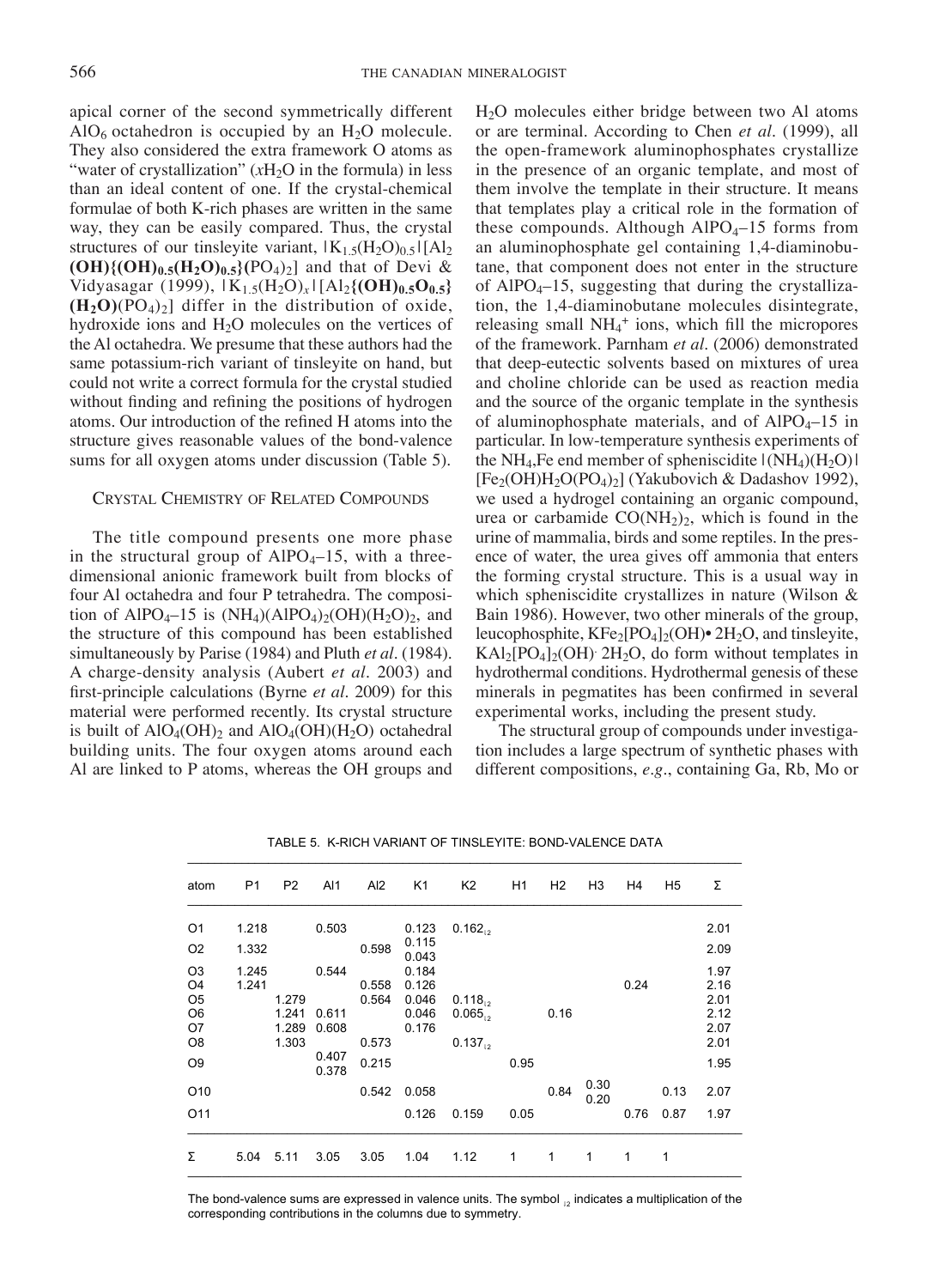|  |  |  | TABLE 6. STRUCTURAL GROUP OF LEUCOPHOSPHITE (SPACE GROUP P2, /n, Z = 4) |  |  |
|--|--|--|-------------------------------------------------------------------------|--|--|
|--|--|--|-------------------------------------------------------------------------|--|--|

| Mineral or synthetic phase                                                                                                                             | a (Å)    | $b(\AA)$<br>$\beta$ (°)                            | $c(\AA)$              | $V(\AA^3)$  | $\rho_{\text{calc}}$<br>(q/cm <sup>3</sup> ) | $R_{hkl}$                | Reference                       |
|--------------------------------------------------------------------------------------------------------------------------------------------------------|----------|----------------------------------------------------|-----------------------|-------------|----------------------------------------------|--------------------------|---------------------------------|
| Leucophosphite<br>$ K(H, O) $ [Fe <sub>2</sub> (OH)( $H$ <sub>2</sub> O)(PO <sub>4</sub> ) <sub>2</sub> ]                                              | 9.782(9) | 9.658(9)<br>102.24(12)                             | 9.751(9)              | 900         | 2.9                                          | 0.074                    | Moore (1972)                    |
| Tinsleyite<br>$ K(H, O) $ [Al <sub>2</sub> (OH)( H <sub>2</sub> O)(PO <sub>4</sub> ) <sub>2</sub> ]                                                    | 9.602(8) | 9.532(6)<br>102.6(1)                               | 9.543(11)             | 850         | 2.62                                         | $\overline{\phantom{a}}$ | Dunn et al. (1984)              |
| Spheniscidite<br>$[(NH_4, K)(H_2O)][(Fe, Al)_2(OH)(H_2O)(PO_4)_2]$                                                                                     | 9.75(1)  | 9.63(2)<br>102.6(1)                                | 9.70(1)               | 889         | 3.08                                         | $\overline{\phantom{a}}$ | Wilson & Bain (1986)            |
| Leucophosphite, synthetic<br>$ K(H, O) $ [Fe <sub>2</sub> (OH)( $H, O$ )( $PO_4$ ) <sub>2</sub> ]                                                      | 9.756(3) | 9.664(3)<br>102.43(2)                              | 9.769(4)              | 899.5       | 2.91                                         | 0.063                    | Dick & Zeiske (1997)            |
| Fe,V analog of leucophosphite, synthetic<br>$ K(H, O) $ [FeV(OH)(H <sub>2</sub> O)(PO <sub>4</sub> ) <sub>2</sub> ], sp. gr. P2 <sub>1</sub> /c        | 9.721(2) | 9.650(2)<br>128.57(2)                              | 12.198(4)             | 894.6       | 2.89                                         | 0.035                    | Shi et al. (2008)               |
| Tinsleyite, synthetic<br>$ K(H, O) $ [AI <sub>2</sub> (OH)(H <sub>2</sub> O)(PO <sub>4</sub> ) <sub>2</sub> ]                                          | 9.499(2) | 9.503(2)<br>103.26(3)                              | 9.535(2)              | 837.8       | 2.66                                         | 0.069                    | Dick (1999)                     |
| K-rich variant of tinsleyite, synthetic<br>$K_1$ <sub>s</sub> Al <sub>2</sub> $[PO_4]$ <sub>2</sub> $(OH)$ <sub>1 s</sub> •H <sub>2</sub> $O^*$        |          | $9.4352(7)$ $9.5254(10)$ $9.4309(7)$<br>101.421(7) |                       | 830.81      | 2.77                                         | 0.029                    | this work                       |
| NH <sub>4</sub> , Fe analogue of spheniscidite, synthetic<br>$[NH_4(H, O)]$ [Fe <sub>2</sub> (OH)(H <sub>2</sub> O)(PO <sub>4</sub> ) <sub>2</sub> ]   | 9.819(2) | 9.737(3)<br>102.82(3)                              | 9.874(4)              | 920.5       | 2.69                                         | 0.034                    | Yakubovich & Dadashov<br>(1992) |
| NH <sub>4</sub> , AI analogue of spheniscidite<br>synthetic (AIPO $_4$ –15)                                                                            | 9.562(2) | 9.558(2)<br>103.616(5)                             | 9.613(2)              | 853.9       | 2.45                                         | 0.024                    | Parnham et al. (2006)           |
| $[NH_4(H, O)]$ $[Al_2(OH)(H, O)(PO_4)_2]$ <sup>**</sup><br>$ (H_3O)(H_2O) $ [Ga <sub>2</sub> (OH)( H <sub>2</sub> O) (PO <sub>4</sub> ) <sub>2</sub> ] | 9.77(1)  | 9.64(1)<br>102.7(2)                                | 9.68(1)               | 889         | 3                                            | 0.074                    | Mooney-Slater (1966)            |
| $[NH_4(H, O)]$ [Ga <sub>2</sub> (OH)(H <sub>2</sub> O)(PO <sub>4</sub> ) <sub>2</sub> ]                                                                | 9.689(1) | 9.703(1)<br>102.78(2)                              | 9.788(1)              | 897.4       | 2.96                                         | 0.025                    | Loiseau & Ferey (1994)          |
| $ Rb(H, O) $ [Ga, (OH)(H, O)(PO <sub>4</sub> ) <sub>2</sub> ]                                                                                          |          | $9.6384(5)$ $9.6723(5)$<br>102.465(1)              | 9.7512(5) 887.63 3.50 |             |                                              | 0.024                    | Beitone et al. (2002)           |
| $[NH_4(H, O)] [V_2(OH)(H, O)(PO_4)_2]$                                                                                                                 | 9.803(2) | 9.688(2)<br>102.91(3)                              | 9.858(2)              | 912.56 2.64 |                                              | 0.043                    | Soghomonian et al.<br>(1998)    |
| $[NH_4(H, O)] [Mo_2O_2(PO_4)_2]$                                                                                                                       |          | $9.780(10)$ $9.681(5)$<br>102.17(8)                | 9.884(8)              | 914.8       | 3.27                                         | 0.029                    | King et al. (1991)              |

\* Values of unit-cell parameters and volume correspond to a temperature of 193 K. \*\* Values of unit-cell parameters and volume correspond to a temperature of 150 K.

V (Table 6). All of them may formally be treated as derivatives based on the  $GaPO<sub>4</sub>•2H<sub>2</sub>O$  structure, where positions of hydroxonium ions in the framework channels correspond to the K, NH4, or Rb positions in other phases, as one can see from the explicit formula  $[(H_3O)$  $(H_2O)$ ][Ga<sub>2</sub>(OH)H<sub>2</sub>O(PO<sub>4</sub>)<sub>2</sub>].

#### Acknowledgements

The present paper is intended as a contribution inspired by and acknowledging Emil Makovicky's work on crystal structures and structural relations among extremely complex ore minerals such as sulfides and sulfosalts. We have been also impressed by Emil's success in the interpretation of old Islamic mosaics: his brilliant knowledge of symmetry has allowed him to find a relationship between medieval Islamic patterns (of Maragha and Isfahan, Iran) and to date the discovery of quasicrystalline patterns to the years 1196–1197 (Makovicky 2007).

We are grateful to E.V. Guseva for the microprobe analysis of the crystals. The analysis was performed at the Laboratory of Local Methods for Studying Materials, Department of Petrology, Faculty of Geology, Moscow State University. Our studies were supported by a grant of RFBR N 10–05–01068–a.

#### **REFERENCES**

- Aubert, E., Porcher, F., Souhassou, M. & Lecomte, C. (2003): Characterization of intra-framework and guest/host interactions in the  $AIPO<sub>4</sub>$ –15 molecular sieve by chargedensity analysis. *Acta Crystallogr.* **B59**, 687-700.
- BEITONE, L., LOISEAU, T. & FEREY, G. (2002): Rb(GaPO<sub>4</sub>)<sub>2</sub>(OH)  $(H<sub>2</sub>O) \cdot H<sub>2</sub>O$ : a hydrated rubidium gallium phosphate analogue of GaPO4•2H2O and leucophosphite. *Acta Crystallogr.* **C58**, i103-i105.
- Brown, I.D. (1976): On the geometry of O–H...O hydrogen bonds. *Acta Crystallogr.* **A32**, 24-31.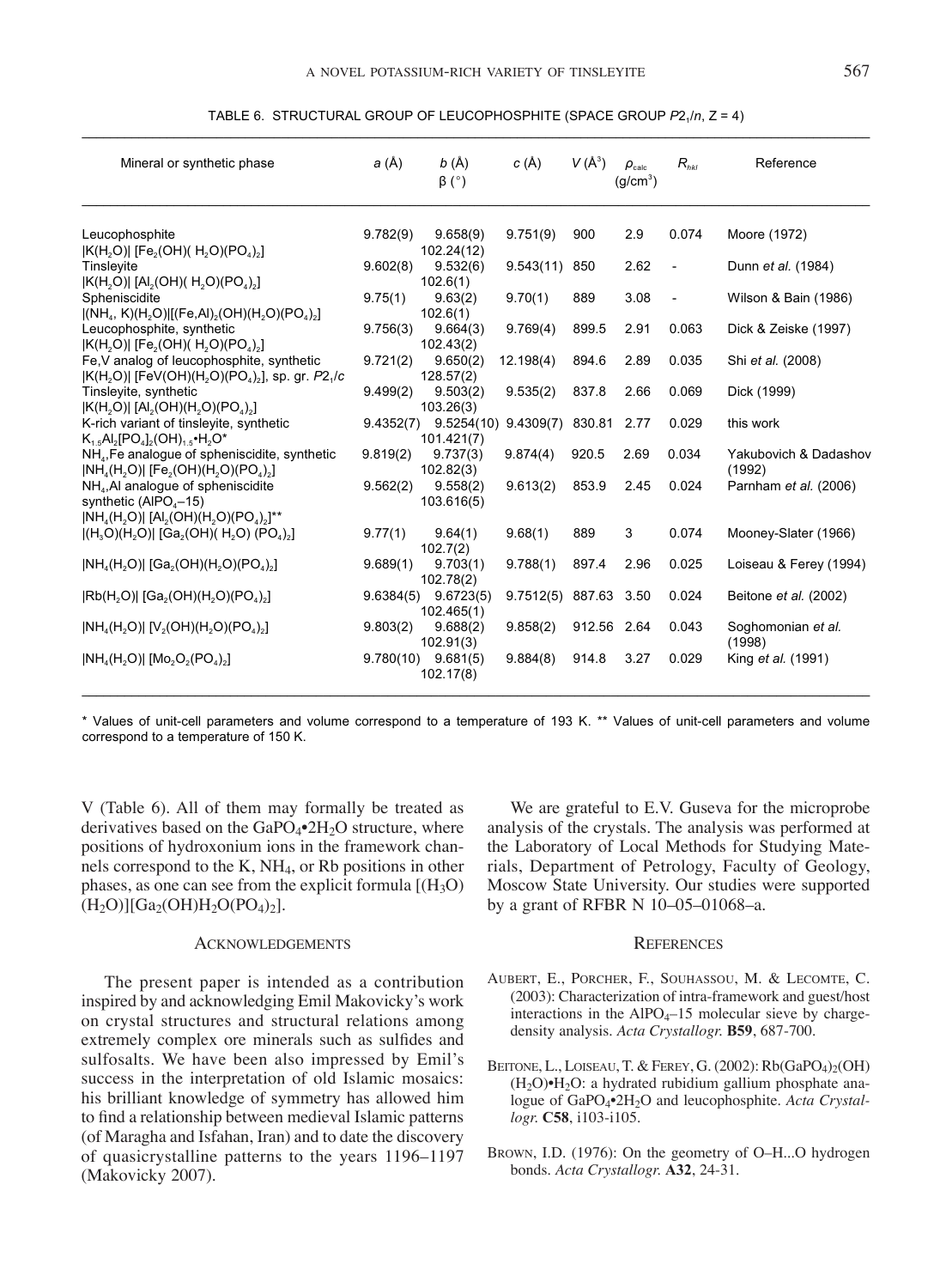- BROWN, I.D. & ALTERMATT, D. (1985): Bond-valence parameters obtained from a systematic analysis of the Inorganic Crystal Structure Database. *Acta Crystallogr.* **B41**, 244- 247.
- BROWN, I.D. & SHANNON, R.D. (1973): Empirical bondstrength - bond-length curves for oxides. *Acta Crystallogr*. **A29**, 266-282.
- Byrne, P.J., Warren, J.E., Morris R.E. & Ashbrook, S.E. (2009): Structure and NMR assignment in AlPO<sub>4</sub> $-15$ : a combined study by diffraction, MAS NMR and firstprinciples calculations. *Solid State Sci.* **11**, 1001-1006.
- Cavellec, M., Férey, G. & Greneche, J.M. (1997): Magnetic properties of synthetic spheniscidite. *J. Magnetism Magnetic Mater.* **167**, 57-64.
- Cavellec, M., Riou, D. & Férey, G. (1994): Synthetic spheniscidite. *Acta Crystallogr*. **C50**, 1379-1381.
- Chen, Ji-Sheng, Pang, Wen-Qin & Xu, Ru-Ren (1999): Mixed-bonded open-framework aluminophosphates and related layered materials. *Topics in Catalysis* **9**, 93-103.
- Choudhury, A. & Natarajan, S. (1999): A synthetic iron phosphate mineral, spheniscidite, [NH<sub>4</sub>]<sup>+</sup>[Fe<sub>2</sub>(OH)(H<sub>2</sub>O) (PO4)2]•H2O, exhibiting reversible dehydration. *Proc. Indian Acad. Sci.* (*Chem. Sci*.) **111**, 627-637.
- DEVI, R.N. & VIDYASAGAR, K. (1999): Hydrothermal synthesis and characterization of new aluminophosphates with AlPO4–15 framework: *A*1.5[Al2P2O8.5(OH)0.5(H2O)]•*x*H2O (*A* = K or Rb). *J. Chem. Soc*., *Dalton Trans*., 3841-3845.
- Dick, S. (1999): Ueber die Struktur von synthetischem Tinsleyit K(Al2(PO4)2(OH)(H2O))•(H2O). *Z. Naturforschung, Teil B. Anorganische Chemie, Organische Chemie* **54**, 1385-1390.
- DICK, S. & ZEISKE, T. (1997): Leucophosphite  $K[Fe<sub>2</sub>(PO<sub>4</sub>)<sub>2</sub>(OH)$  $(H<sub>2</sub>O)|<sup>•</sup>H<sub>2</sub>O$ : hydrogen bonding and structural relationships. *J. Solid State Chem.* **133**, 508-515.
- Dunn, P. J., Rouse, R.C., Campbell, T.J. & Roberts, W.L. (1984): Tinsleyite, the aluminum analogue of leucophosphite, from the Tip Top pegmatite in South Dakota. *Am. Mineral.* **69**, 374-376.
- Haseman, J.F., Lehr, J.R. & Smith, J.P. (1951): Mineralogical character of some iron and aluminum phosphates containing potassium and ammonium. *Soil Sci. Soc. Am. Proc.* **15**, 76-84.
- *IPDS–II, Imaging Plate Diffraction System*. Software Version 2/2002. STOE & CIE, Darmstadt, Germany.
- King, H. E., Jr., Mundi, L.A., Strohmaier, K.G., & Haushalter, R.C. (1991): A synchrotron single crystal X-ray structure determination of a small crystal: Mo---Mo double bonds in the 3-D microporous molybdenum phosphate NH4[Mo2P2O10]•H2O. *J. Solid State Chem.* **92**, 1-7.
- Loiseau, T. & Férey, G. (1994): Crystal structure of (NH4)  $[Ga_2(PO_4)_2(OH)(H_2O)]$ •H<sub>2</sub>O, isotypic with ALPO<sub>4</sub>–15. *Eur. J. Solid State Inorg. Chem*. **31**, 575-581.
- Makovicky E. (2007): Comment on "Decagonal and quasicrystalline tilings in medieval Islamic architecture". *Science* **318**(5855), 1383a.
- Mooney-Slater, R.C.L. (1966): The crystal structure of hydrated gallium phosphate of composition GaPO4•2H2O. *Acta Crystallogr*. **20**, 526-534.
- Moore, P.B. (1972): Octahedral tetramer in the crystal structure of leucophoshite,  $K_2[Fe^{3+}_4(OH)_2(H_2O)_2(PO_4)_4]$ •2H<sub>2</sub>O. *Am. Mineral.* **57**, 397-410.
- PARISE, J.B. (1984): Preparation and structure of the aluminium ammonium phosphate dihydrate  $Al_2(NH_4)(OH)$  $(PO_4)_2 \cdot 2H_2O$ : a tunnel structure with ammonium ions in the channels. *Acta Crystallogr.* **C40**, 1641-1643.
- Parnham, E.R., Drylie, E.A., Wheatley, P.S., Slawin, A.M.Z. & Morris, R.E. (2006): Ionothermal materials synthesis using unstable deep-eutectic solvents as template-delivery agents. *Angew. Chem., Int. ed.* **45**, 4962-4966.
- PLUTH, J.J., SMITH, J.V., BENNETT, J.M. & COHEN, J.P. (1984): Structure of  $NH_4Al_2(OH)(H_2O)(PO_4)_2 \cdot H_2O$ , the ammonium aluminum analog of  $GaPO_4 \cdot 2H_2O$  and leucophosphite. *Acta Crystallogr.* **C40**, 2008-2011.
- Prince, E., ed. (2004): *International Tables for Crystallography,* Vol. **C** (3rd ed.). Kluwer, Dordrecht, The Netherlands (Tables 4.2.6.8 and 6.1.140).
- Sheldrick, G.M. (2008): A short history of SHELX. *Acta Crystallogr.* **A64**, 112-122.
- Shi, Fa-Nian, Dos Santos, A.M., Cunha-Silva, L., Costa, B.F.O., Klinowski, J., Paz, F.A.A., Amaral, V.S., Rocha, J. & TRINDADE, T. (2008): Synthesis, structure and magnetic behaviour of mixed metal leucophosphite. *J. Solid State Chem*. 1**81**, 1330-1336.
- Soghomonian, V., Meyer, L.A., Haushalter, R.C. & ZUBIETA, J. (1998): Hydrothermal synthesis and structural characterization of the three-dimensional framework solids  $(NH_4)[V_2(OH)(PO_4)_2(H_2O)] \bullet H_2O$  and  $Rb_6[(Mo_9V_3O_6)]$ (PO4)10(H2PO4)3(OH)9]•8.5H2O. *Inorg. Chim. Acta* **275- 276**, 122-129.
- Wilson, M.J. & Bain, D.C. (1986): Spheniscidite, a new phosphate mineral from Elephant Island, British Antarctic Territory. *Mineral. Mag.* **50**, 291-293.
- YAKUBOVICH, O.V. (2008a): Phosphates with amphoteric oxocomplexes: from structural features to genetic conclusions. *Z. Kristallogr.* **223**, 126-131.
- Yakubovich, O.V. (2008b): Phosphates with amphoteric oxo-complexes: crystal chemical features and expected